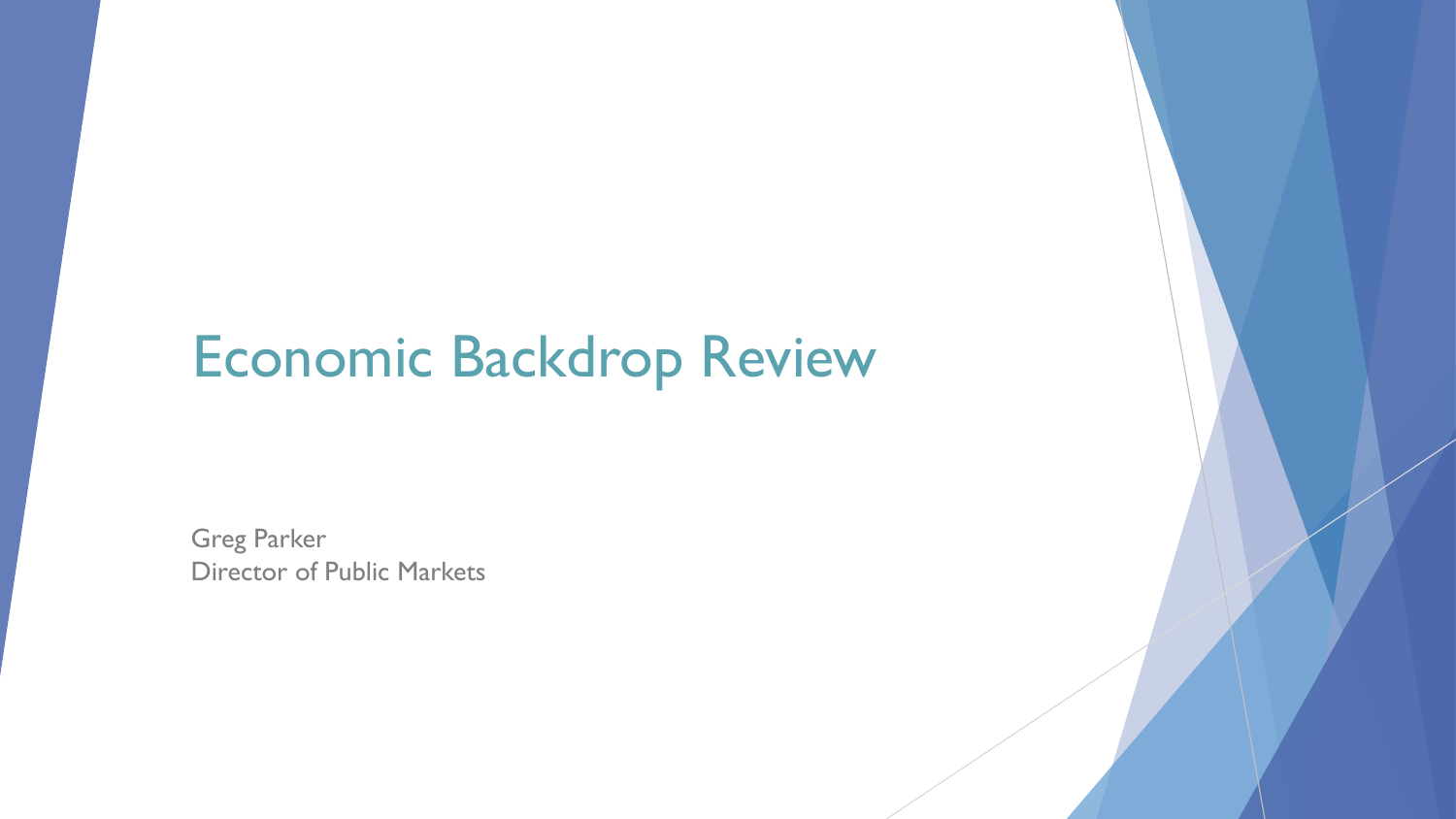### *Unprecedented* Monetary **Policy**

Since the beginning of the pandemic, the U.S. government has passed 5 main relief/stimulus bills totaling approximately \$4.5 trillion.

- M2 is a measure of the money supply that includes cash, checking deposits, and easily- convertible near money.
- Milton Friedman famously said, "**Inflation is always and everywhere a monetary phenomenon in the** sense that it is and can be produced only by a more rapid increase in the quantity of money than in output.
- The year-over-year growth in M2 in February 2021 was roughly 4X larger than normal; a 5.5 standard deviation event.

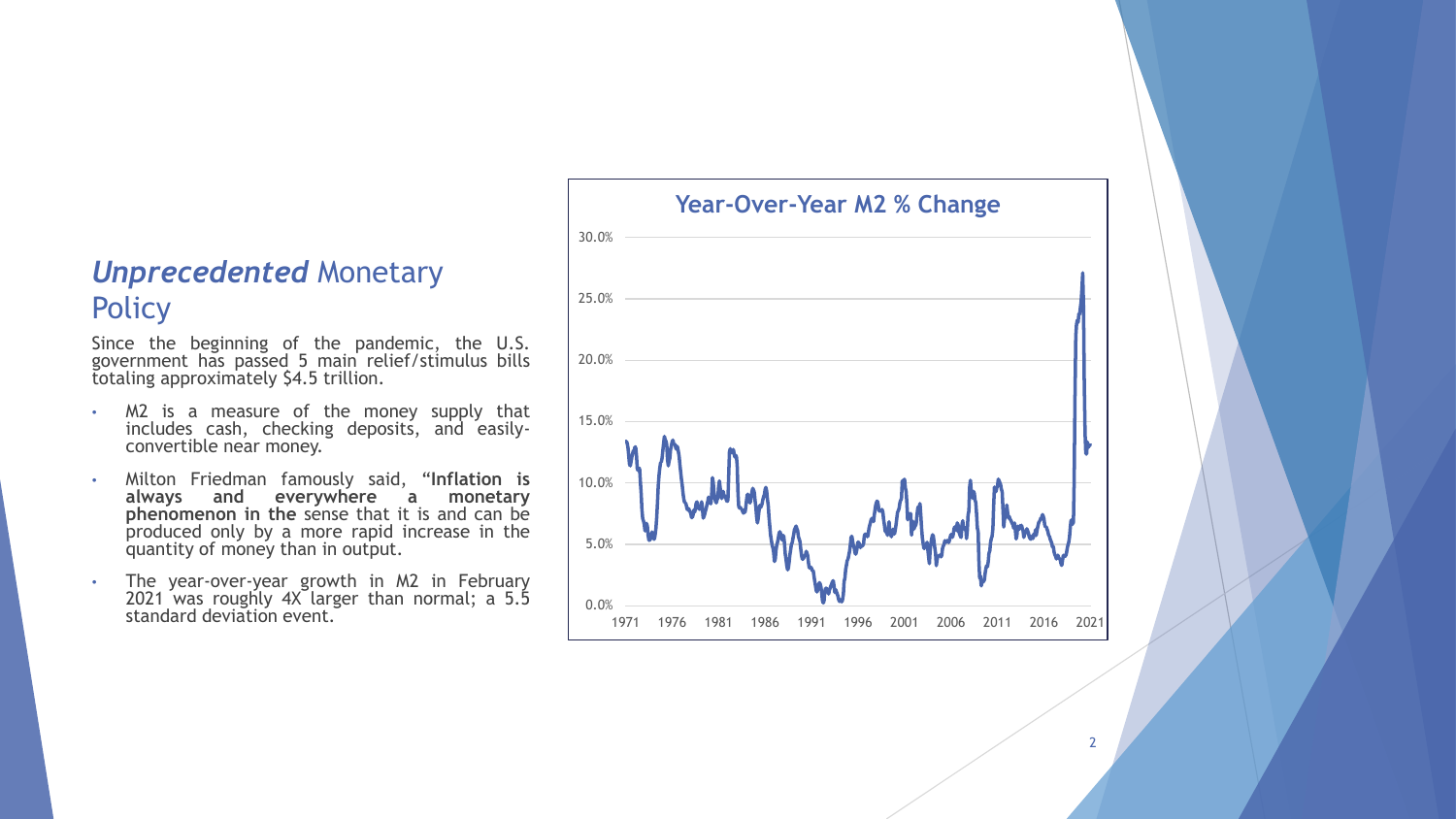### *Unprecedented*  Fiscal Policy

The Fed's stimulus measures fell into three basic categories: interest rate cuts, loans and asset purchases, and regulation changes.

Some highlights:

- The Fed lowered the federal funds rate twice in March 2020; once by 50 bps and a second time by 100 bps.
- The Fed performed Quantitative Easing, expanded its repo operation by \$1.5 trillion, Paycheck Protection programs, and purchased corporate bonds and ETF's
- The Fed amended some of its technical policies to hold on to less capital so it could lend more.

### Fed Funds Rate

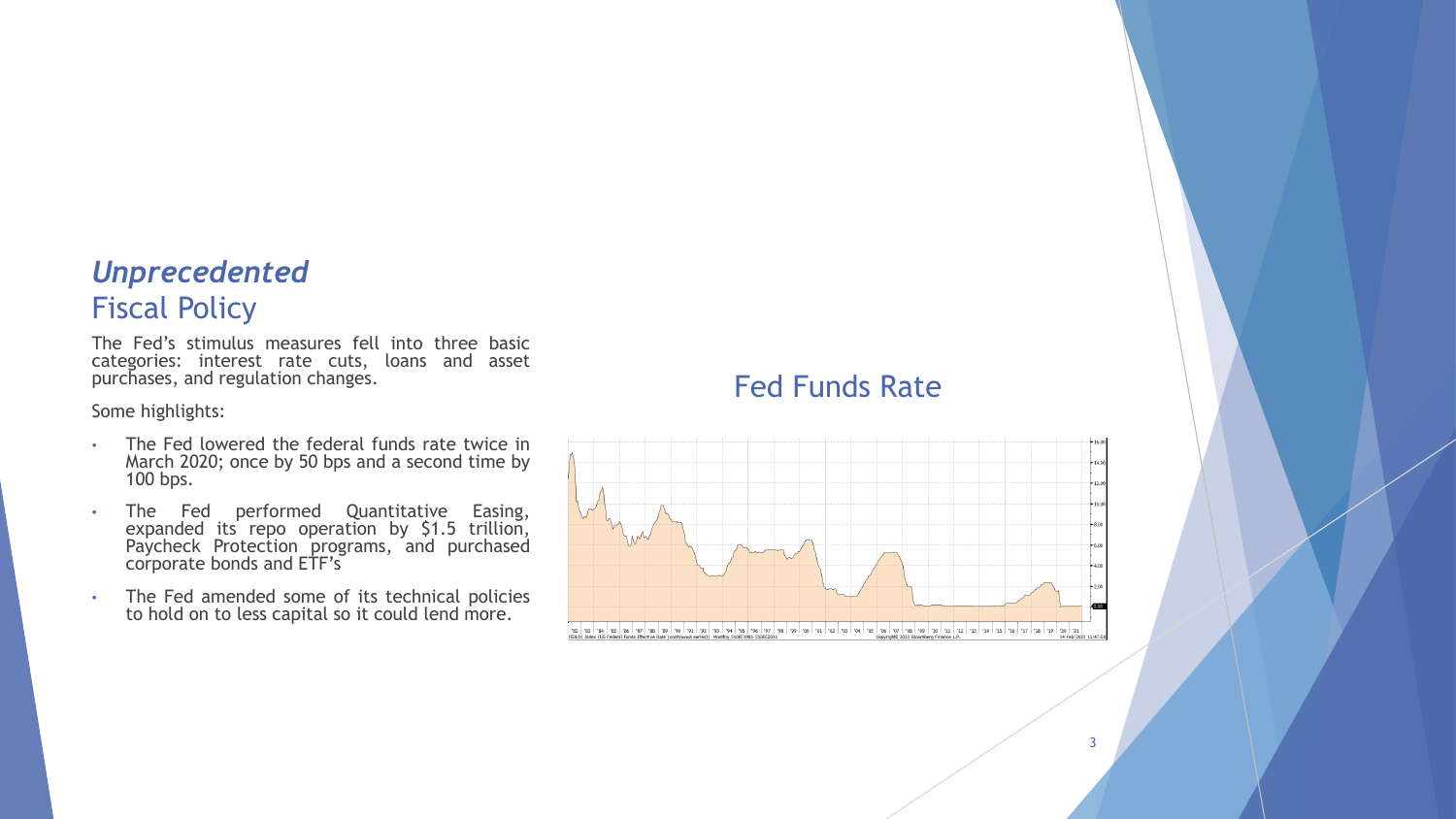### *Unprecedented*  Supply Chain Disruptions

- COVID illnesses and safety policies implement created a shortage of workers, reducing production capacity.
- Changes in customer purchasing behavior; increased on-line shopping and eating at home instead of at a restaurant for example.
- Manufacturing and logistics systems are often optimized for "just in time" delivery.
- Retail inventories are at all time lows; 3.5 standard deviations below normal.
- The longer delivery times are widespread across multiple industries.



4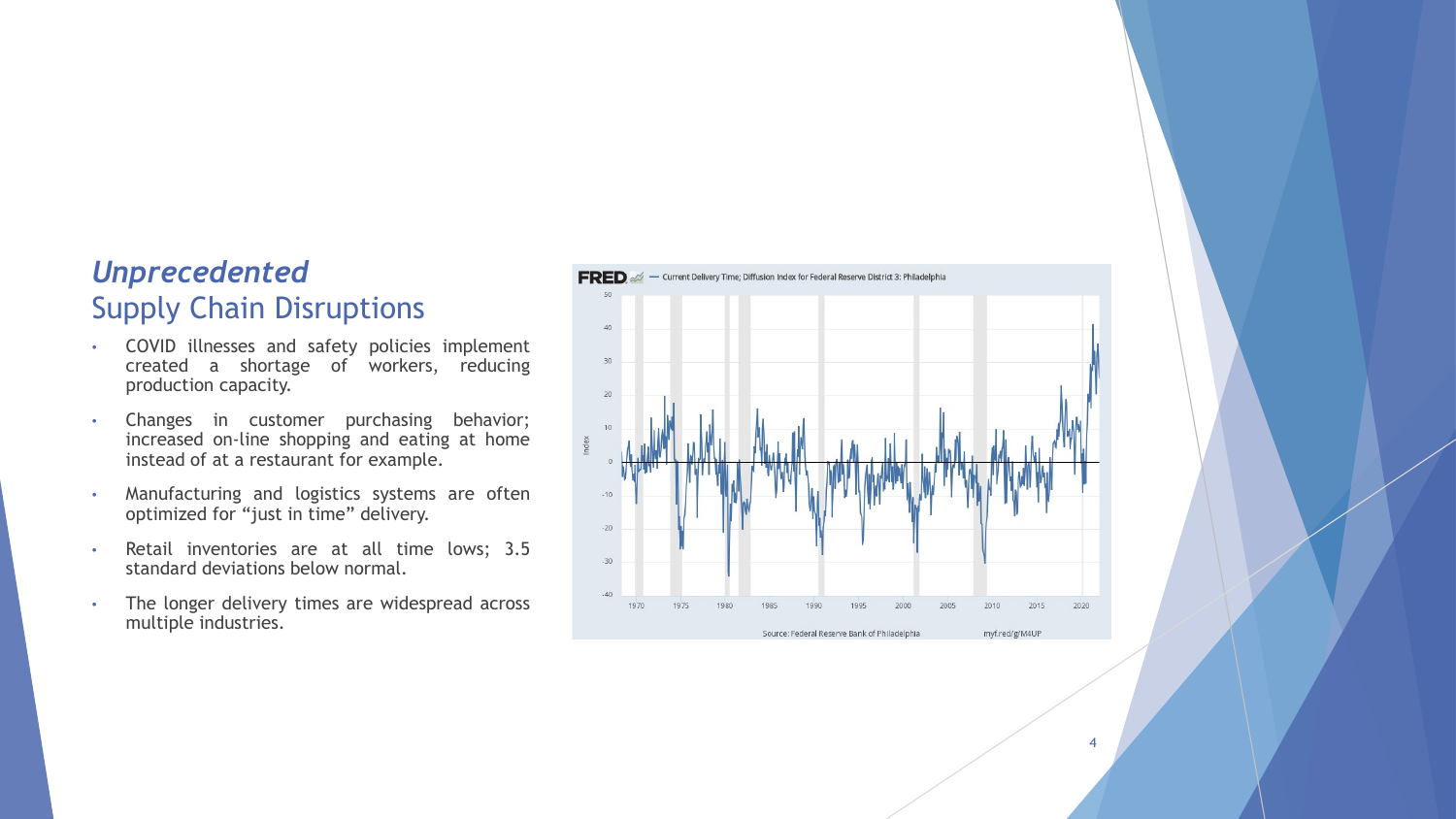#### Business Confidence

- • Business confidence is certainly higher than normal, however not unprecedently so.
- • This suggest that the supply disruptions are primarily supply issues and less so a demand issue.

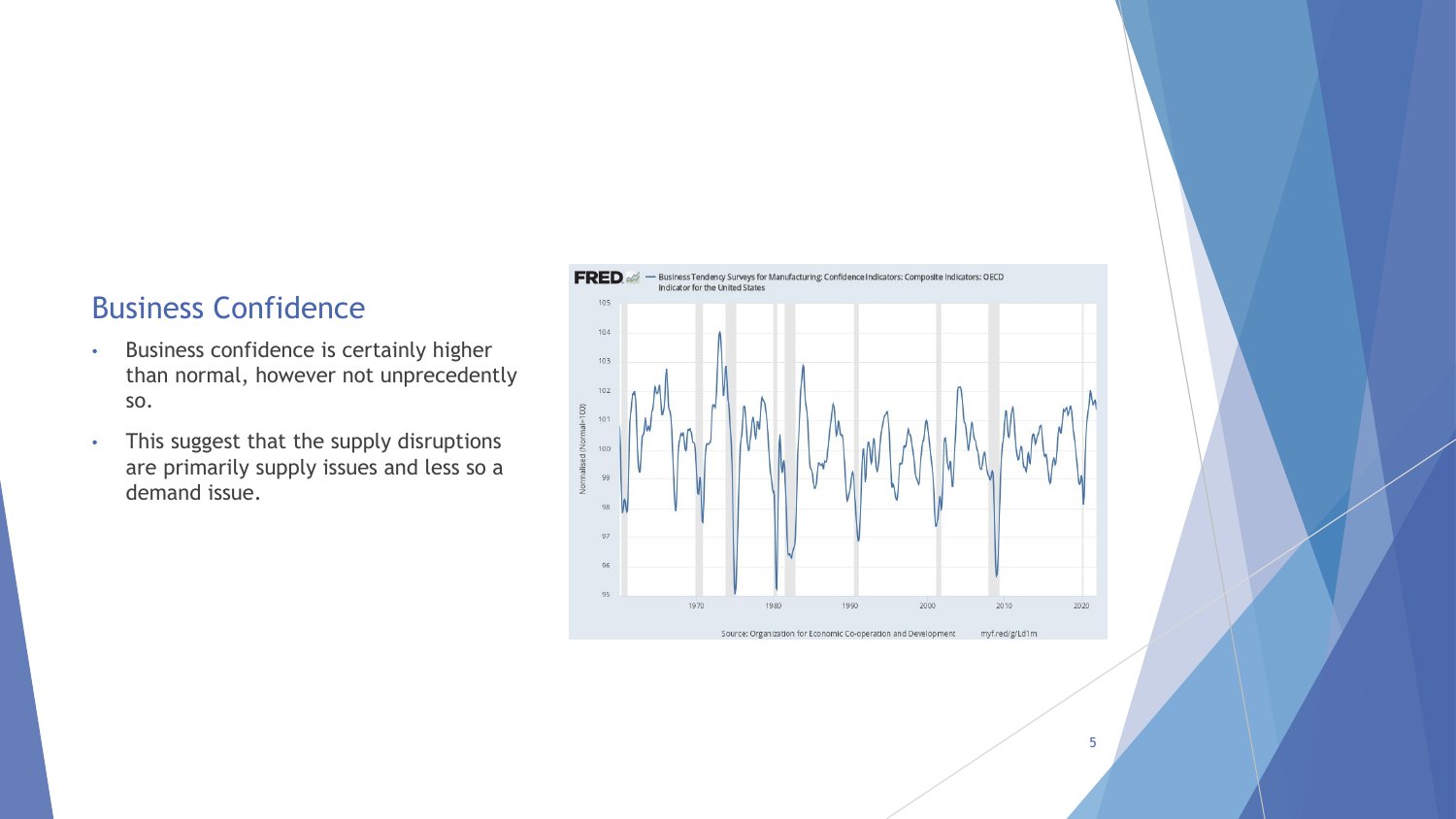# **Summary**

- There have been unprecedented monetary and fiscal policies implemented over the past few years
- $\blacktriangleright$  Supply chains were severely impacted and continue to struggle
- **These points open the question for secular inflation (persistent price)** increases) or transitory price increases (large market imbalances)
- IF there is inflation, will higher interest rates follow and break the secular decline in inflation and interest rates in the U.S.
- IF there is a secular change in inflation and interest rates, will equities be revalued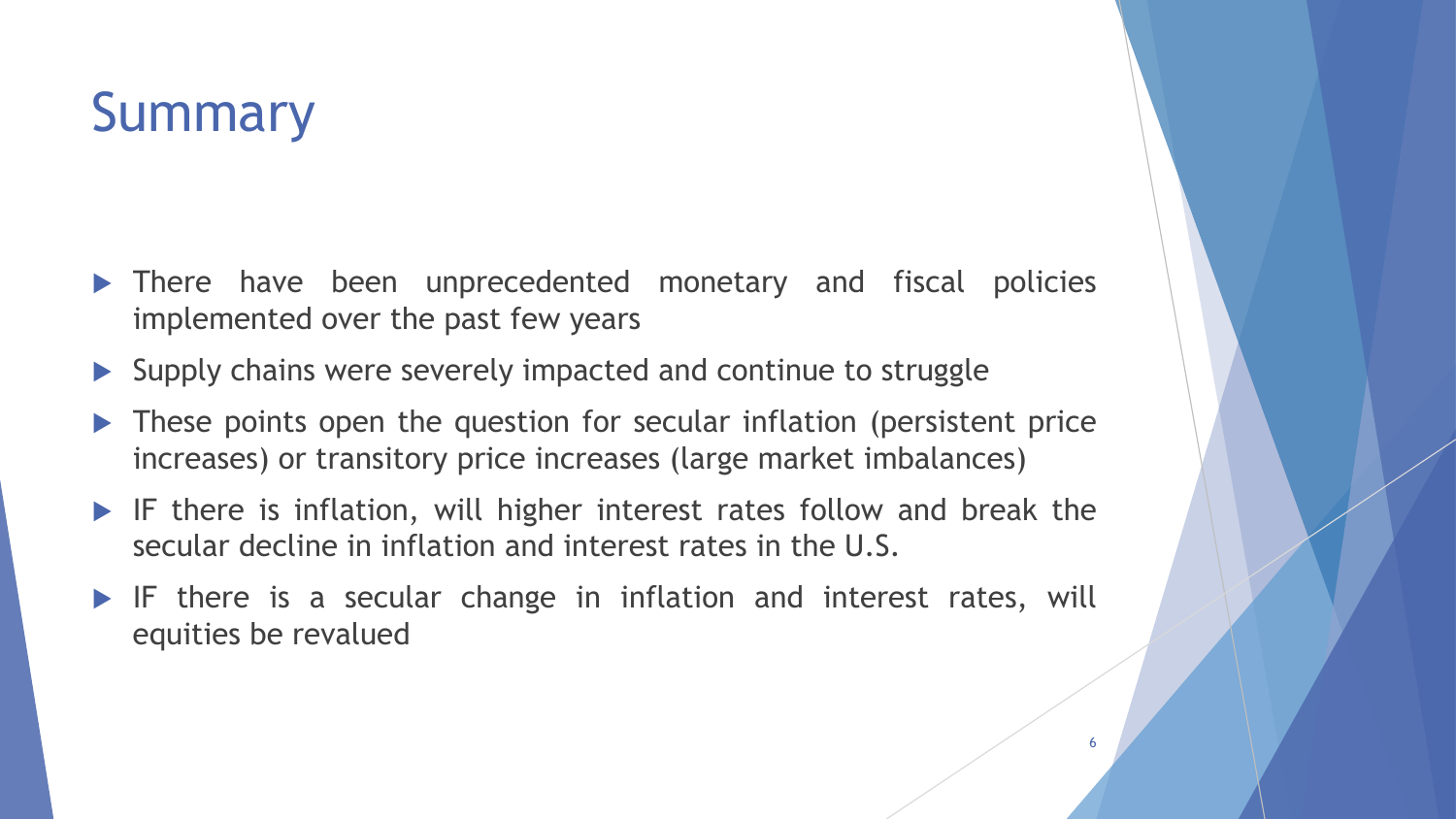### Fixed Income Review

Daniel Quigley Senior Investment Manager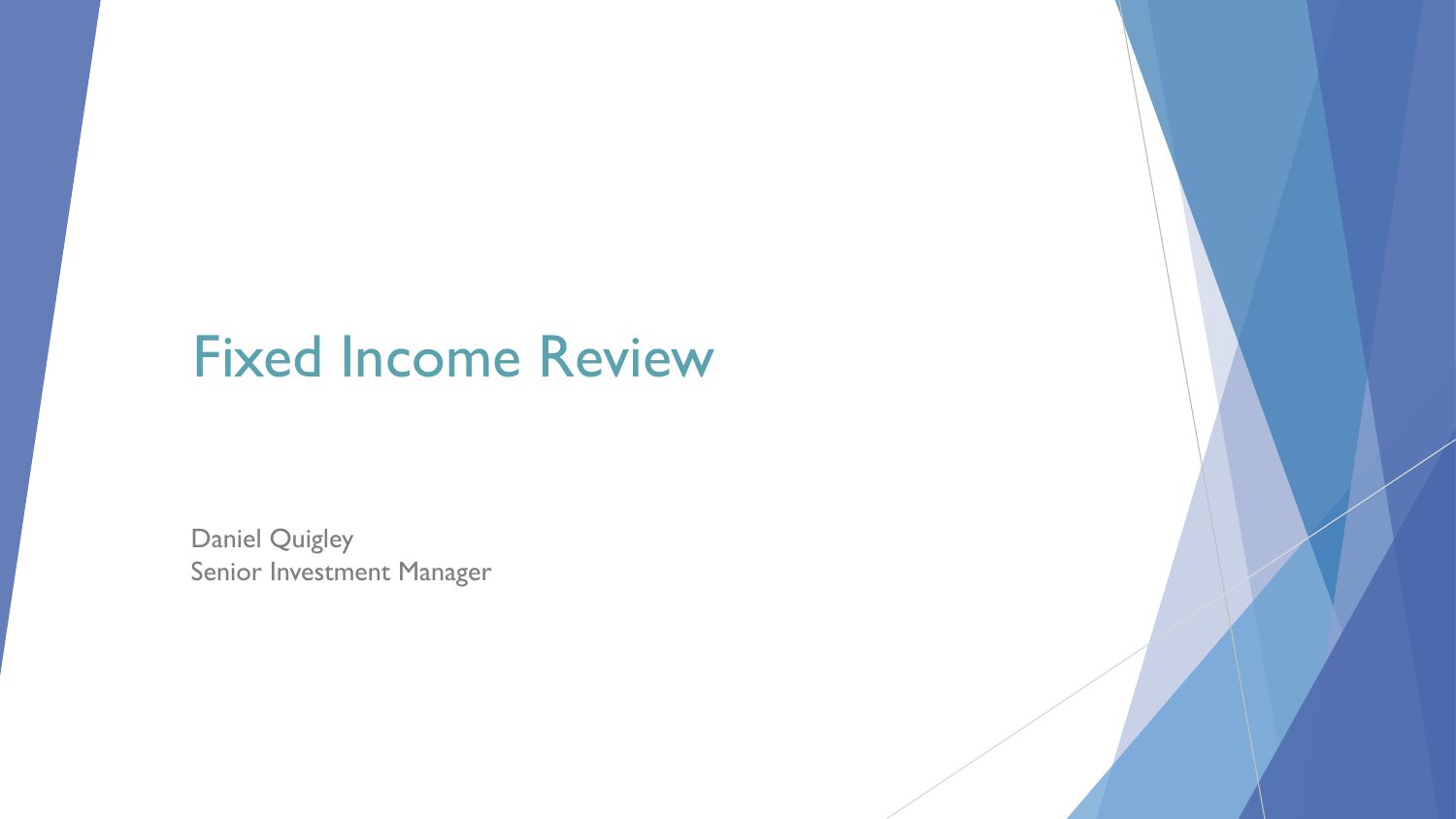### **Fixed Income Division (FID)- At a Glance**

#### **Goals**

- ▶ Construct a diversified fixed income portfolio a portfolio with characteristics similar to the U.S. Aggregate benchmark Index
- ▶ Portfolio returns that match or exceed the returns of the Bloomberg U.S. Aggregate Index
- **Portfolio returns that match or exceed the returns of peer Core Fixed Income** Portfolios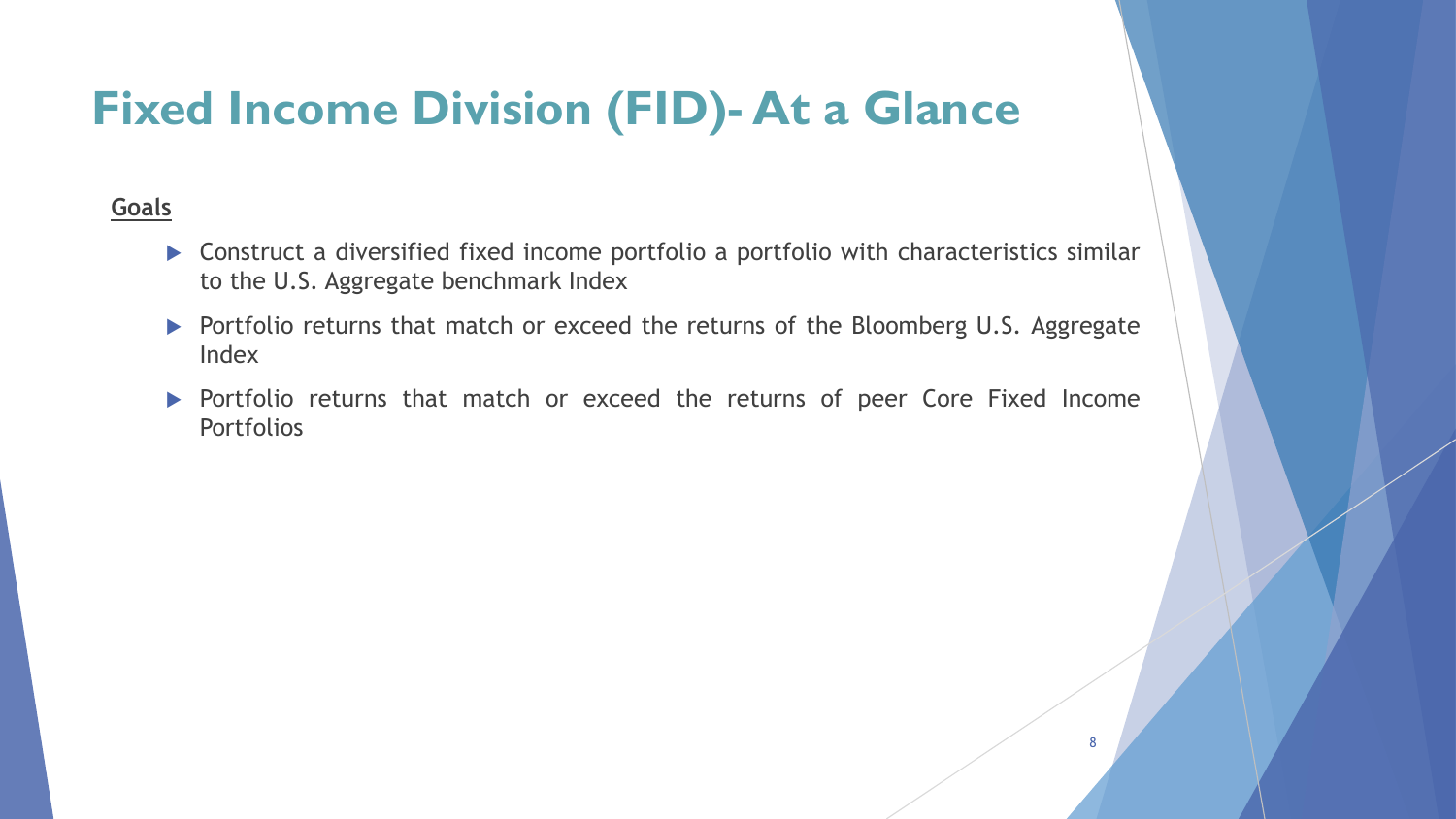### **Fixed Income Division (FID)- At a Glance**

#### **Portfolio Strategy**

- FID utilizes a Core-Plus portfolio strategy to achieve these goals. The characteristics of the portfolio are:
	- $\blacktriangleright$  Income
	- **Liquidity**
	- **Principal Preservation**
	- Diversification from Equity Market risk

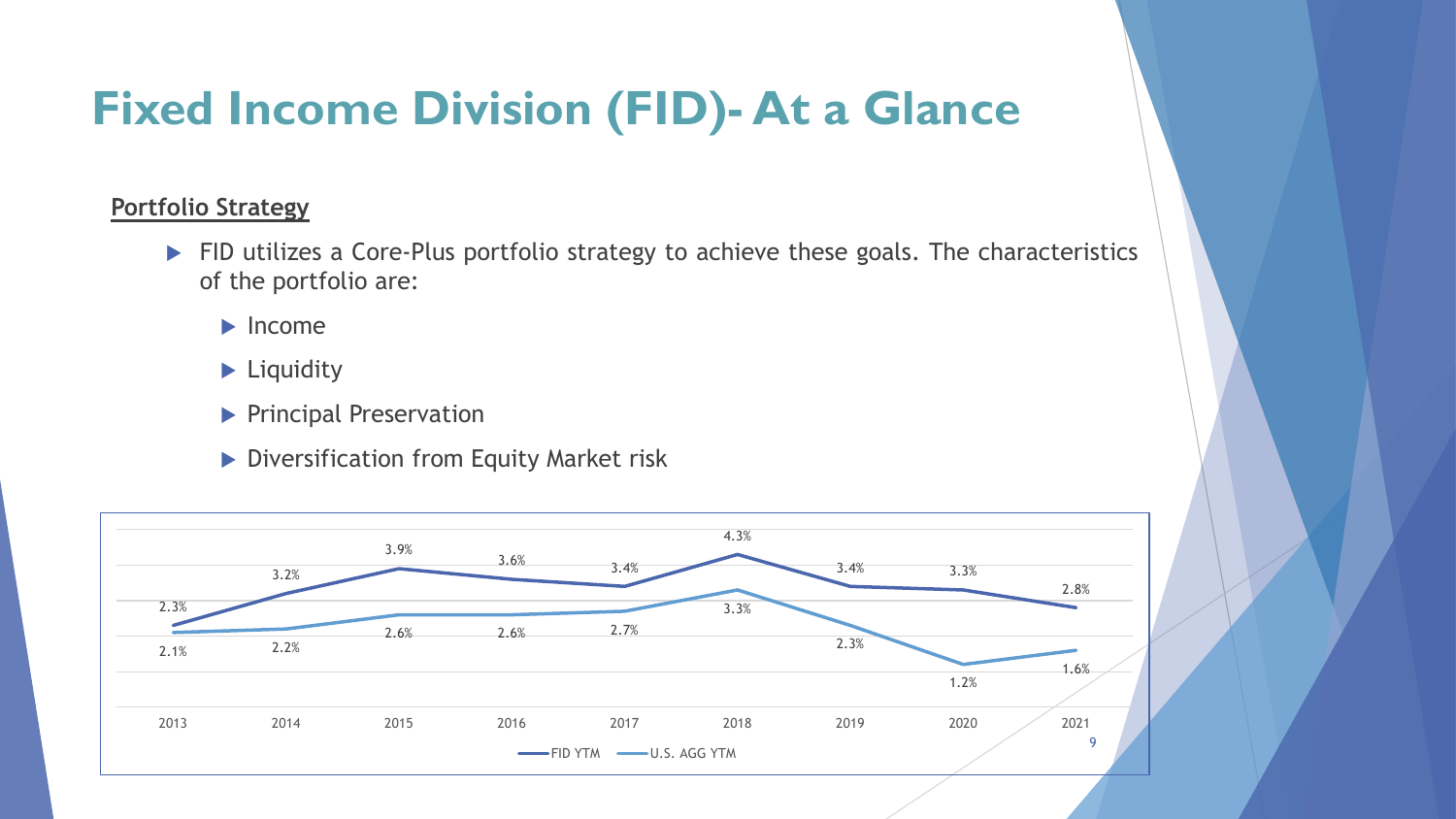# **Fixed Income Positioning**

|                     | Weight | <b>Yield to</b><br><b>Maturity</b> | <b>Duration</b><br>(Years) | <b>Coupon</b> | <b>Equity Beta</b> |
|---------------------|--------|------------------------------------|----------------------------|---------------|--------------------|
| <b>Fixed Income</b> | 100%   | 2.8%                               | 5.9                        | 3.0%          | 0.1                |
| <b>Core</b>         | 74%    | 2.3%                               | 7.0                        | 2.8%          | 0.0                |
| <b>Plus</b>         | 26%    | 4.3%                               | 2.5                        | 3.4%          | 0.2                |
|                     |        |                                    |                            |               |                    |
| U.S. Agg Index      |        | 1.6%                               | 6.7                        | 2.5%          | 0.0                |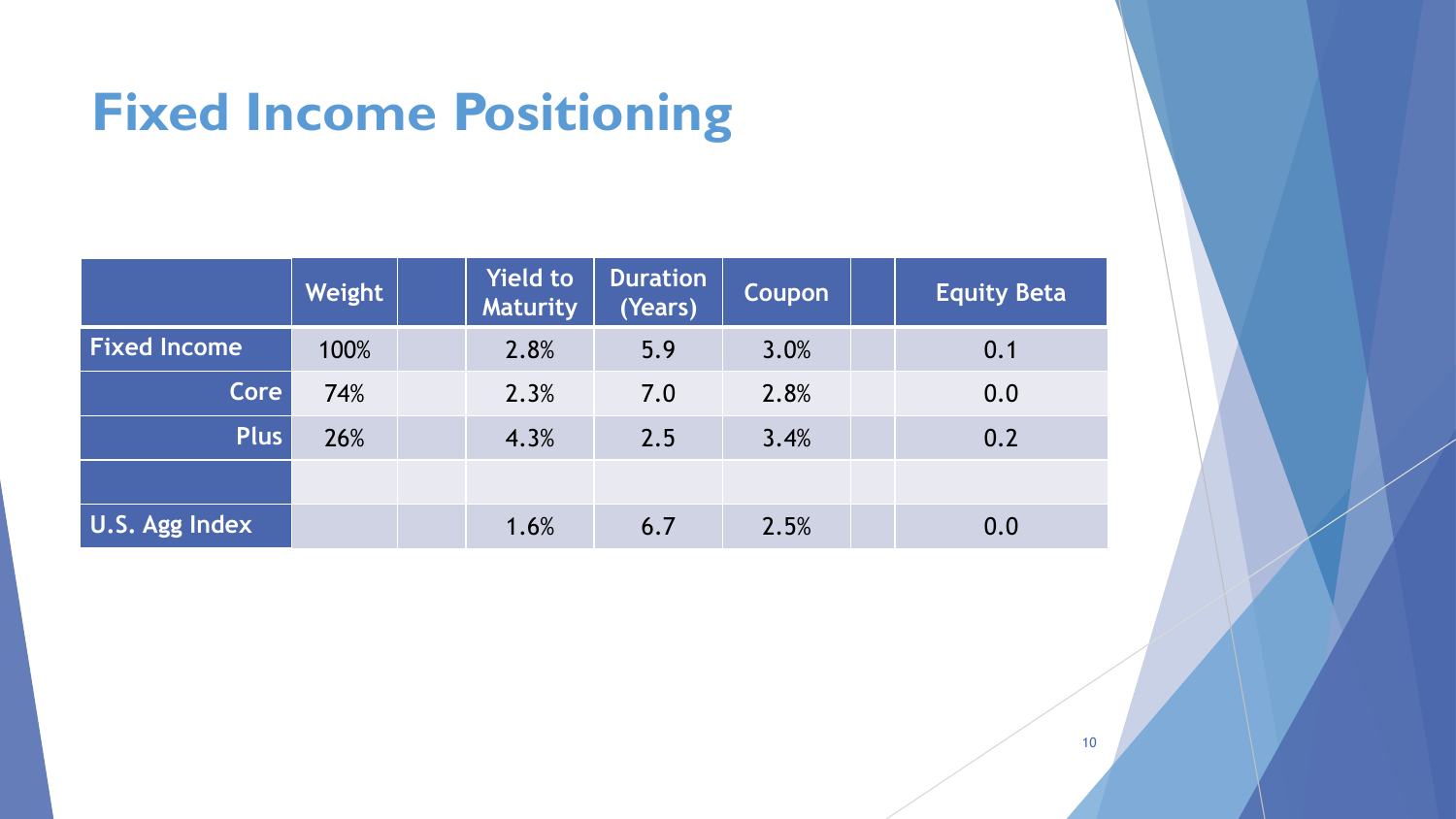## **Fixed Income Performance**

| <b>MPSERS Plan (12/31/21)</b> | 1-Year  | 3-Years | 5-Years | <b>7-Years</b> | <b>10-Years</b> |
|-------------------------------|---------|---------|---------|----------------|-----------------|
| <b>Annualized Returns</b>     | 2.1%    | 5.6%    | 4.7%    | 4.4%           | 4.1%            |
| <b>Benchmark Index</b>        | $-1.5%$ | 4.8%    | 3.6%    | 3.0%           | 2.9%            |
| <b>Peer Median Returns</b>    | $-0.6%$ | 5.7%    | 4.3%    | 3.7%           | 3.9%            |
| Percentile Rank vs. Peers*    |         | 58      | 31      | 33             | 24              |

\*State Street Universe greater than \$1 billion  $11$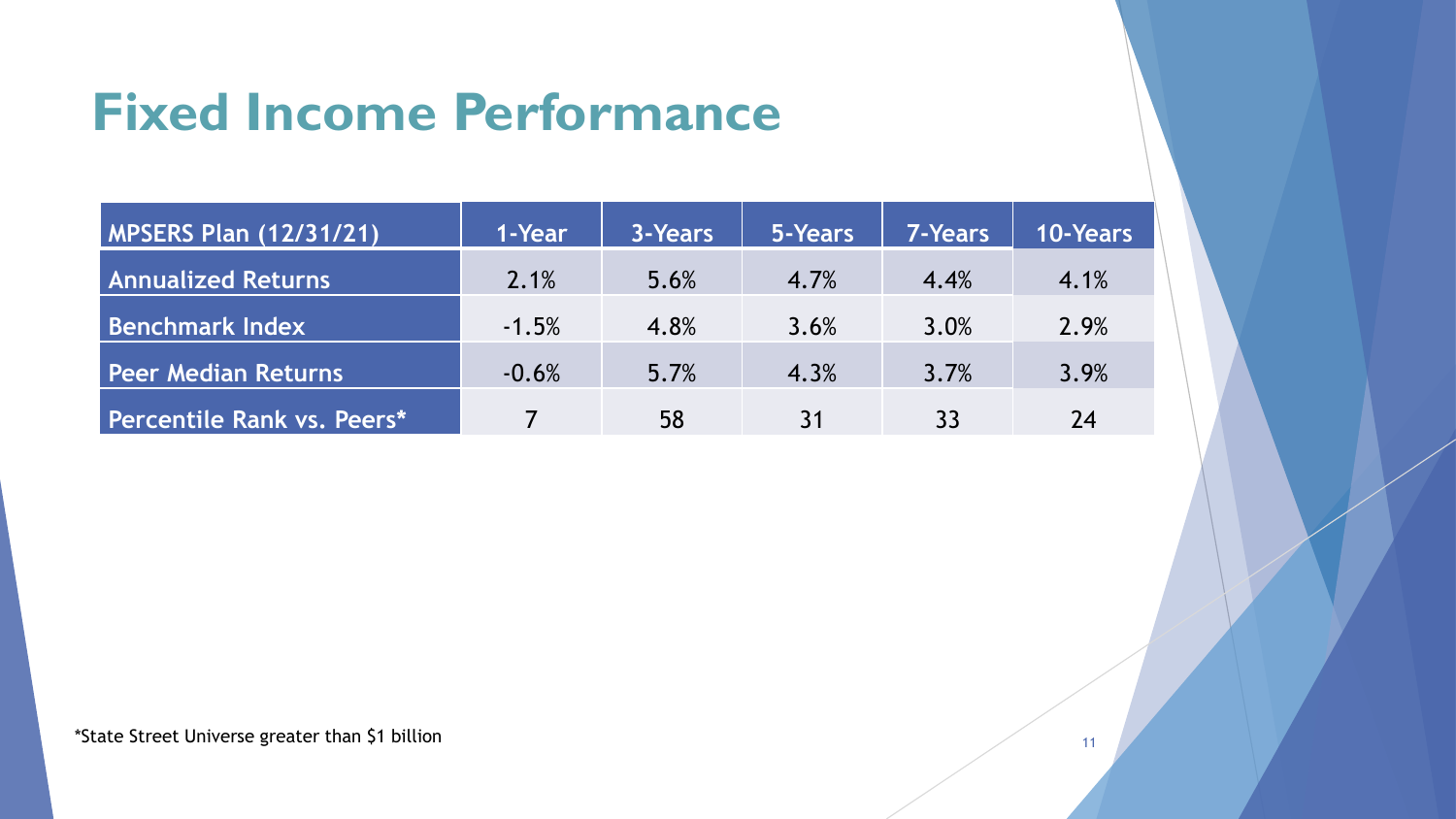# **FID Highlights**

- • Strong Performance for the Internal Core Portfolio in 2020 and 2021
	- 1-Year Core Portfolio performance of -0.4% vs -1.5% for the index
	- 3-Year Core Portfolio performance of 5.5% vs 4.8% for the index
- • The External Portfolio has taken advantage of the strong performance of risk assets
	- 1-Year Plus Portfolio performance of 4.0% vs -1.5% for the index
	- 3-Year Plus Portfolio Performance of 5.2% vs 4.8% for the index
- Cash Management
	- December 31, 2021 Cash AUM:
		- Retirement Cash \$1.5 billion
		- Common Cash \$20.5 billion
	- Cash outperformance across all time periods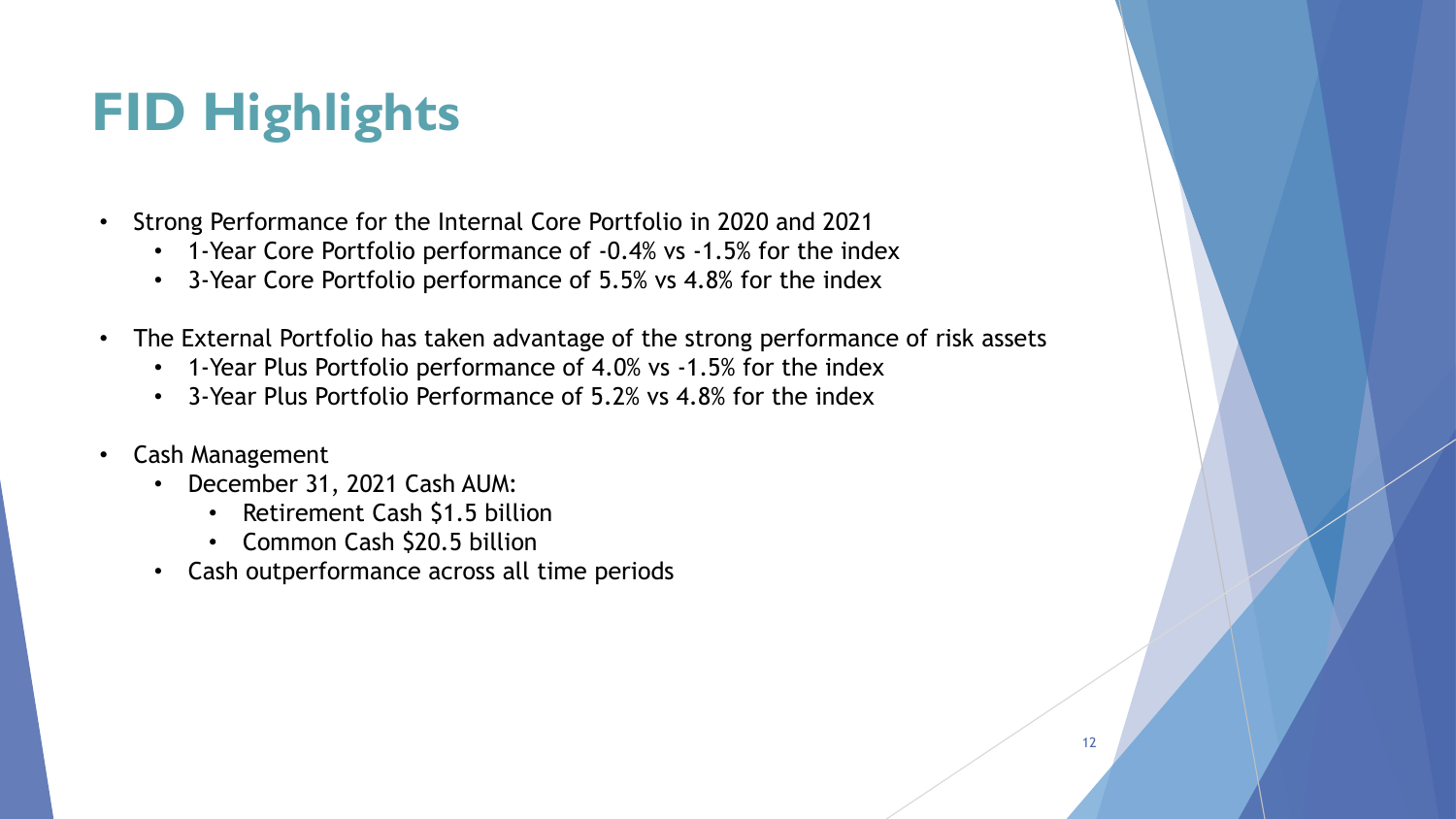### *FID Outlook*

#### • **Interest Rates**

- Market expecting rising rates
- Fed Funds Rate
	- December-2021; 0.1% actual
	- December-2022; 1.6% implied
- **Credit Spreads** 
	- Credit fundamentals are strong
	- Investment Grade
		- 92 bps December-2021
		- 129 bps 10-Year average
	- High Yield
		- 283 bps December-2021
		- 445 bps 10-Year average

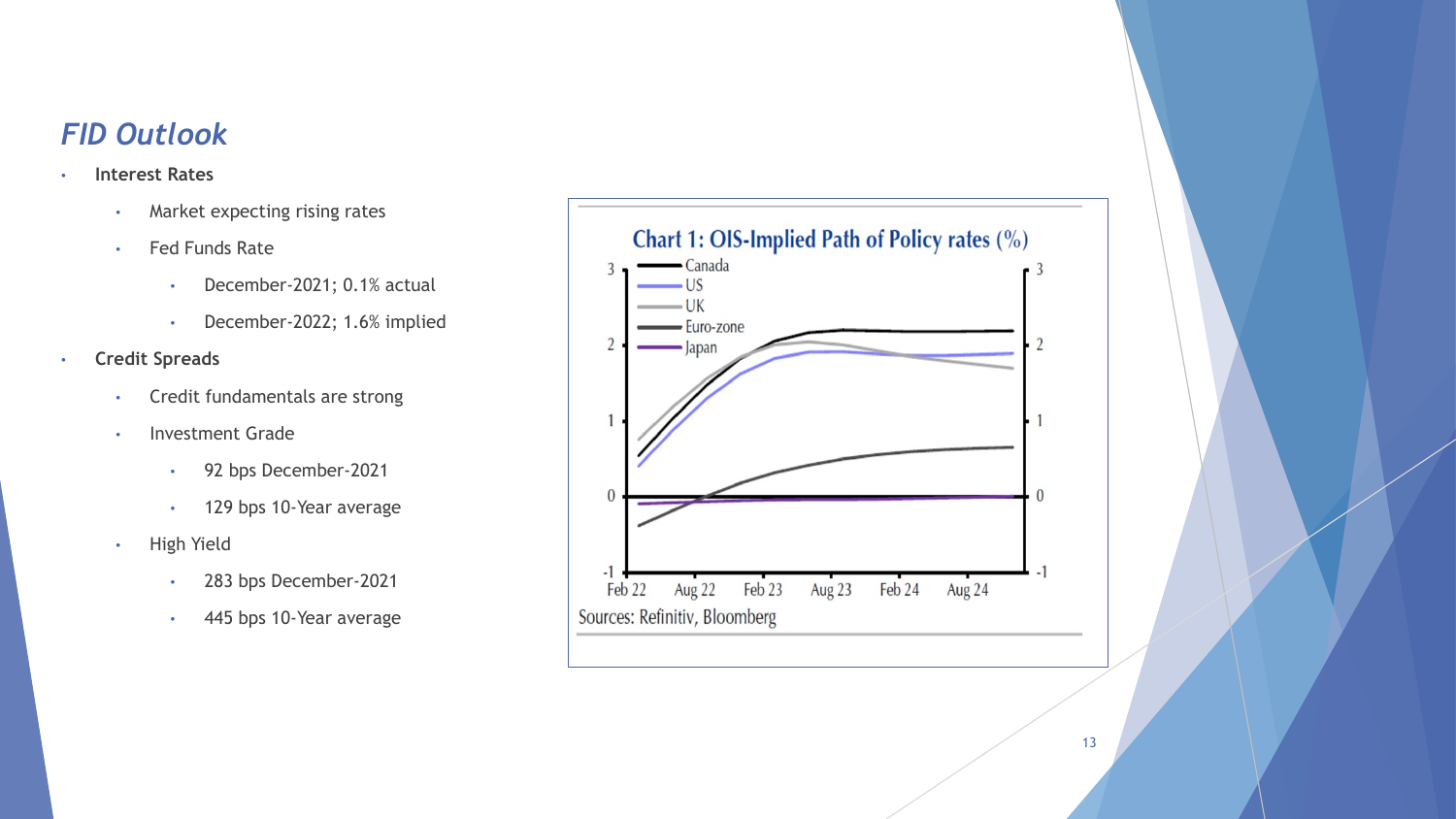### **FID Outlook**

10-Year U.S. Treasury Rate

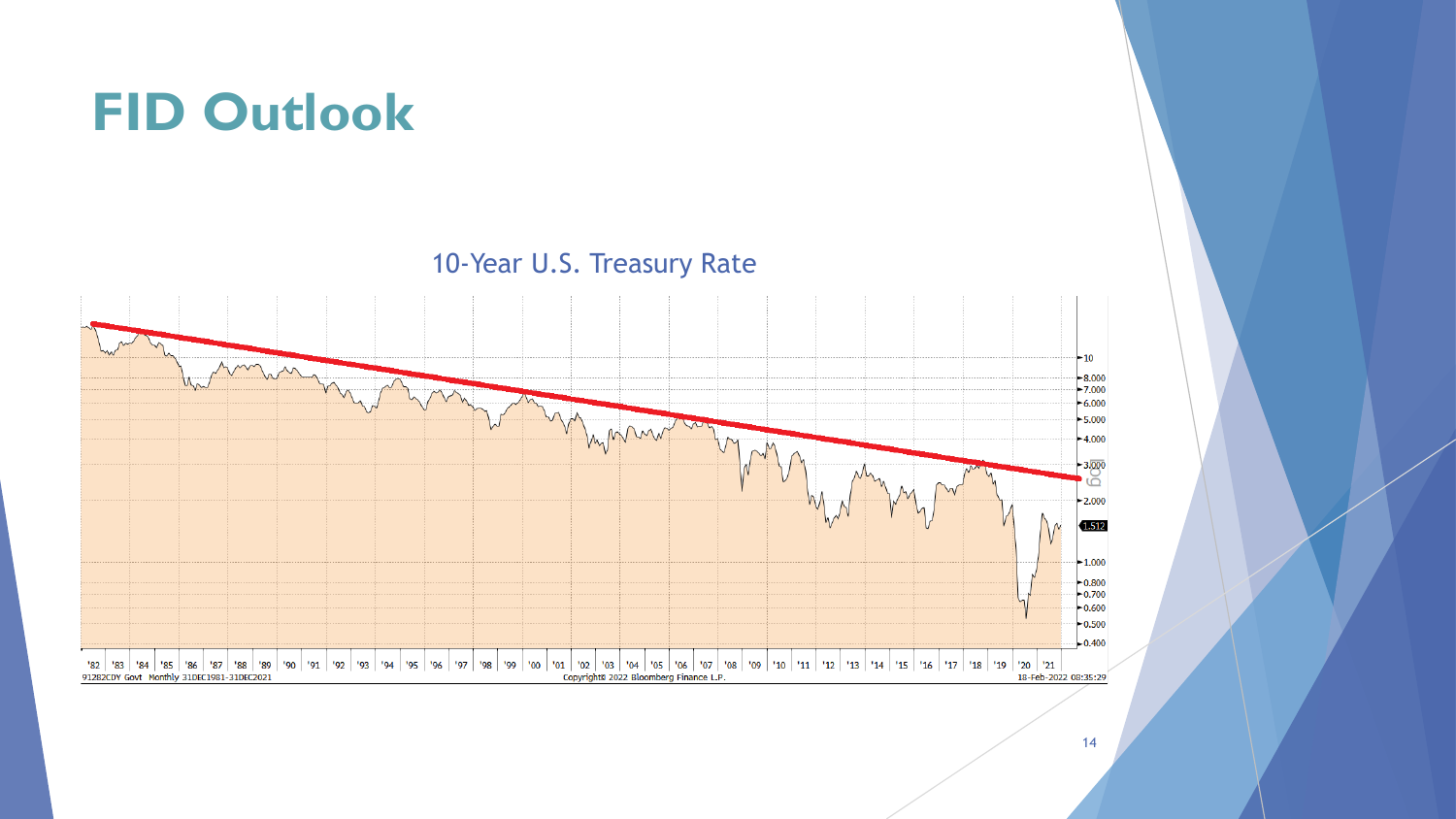# International Equity Review

Patrick Moraniec Senior Investment Manager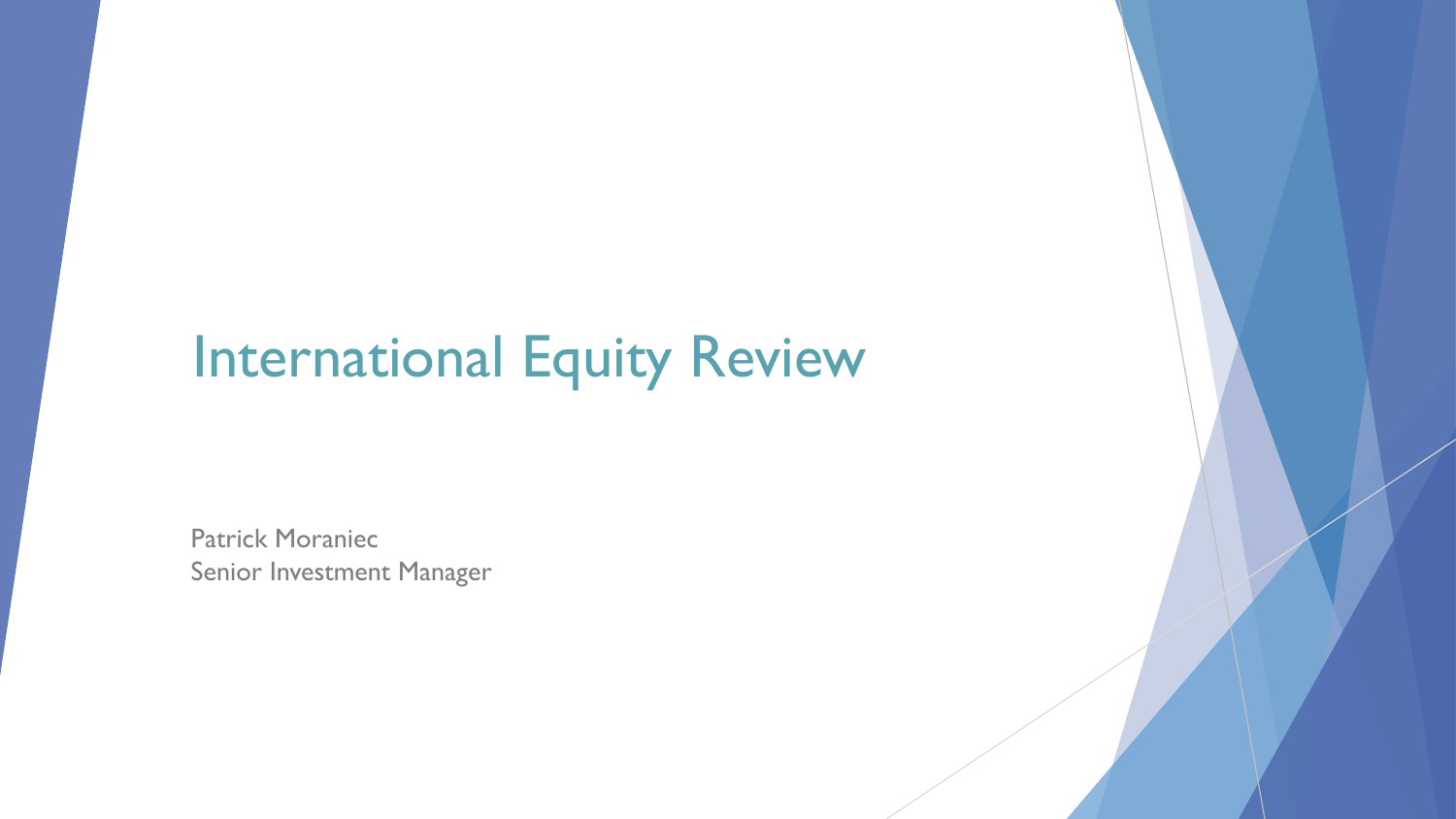### **International Equity Division (IED)- At a Glance**

#### **Goals**

- to the MSCI ACWI ex USA benchmark Index ▶ Construct a diversified non-U.S. equity-focused portfolio with characteristics similar
- Portfolio returns that match or exceed the returns of the MSCI ACWI ex USA
- Portfolio returns that match or exceed the returns of peer broadly diversified International Equity Portfolios
- Advance people, processes, and systems to continuously improve investment decisions.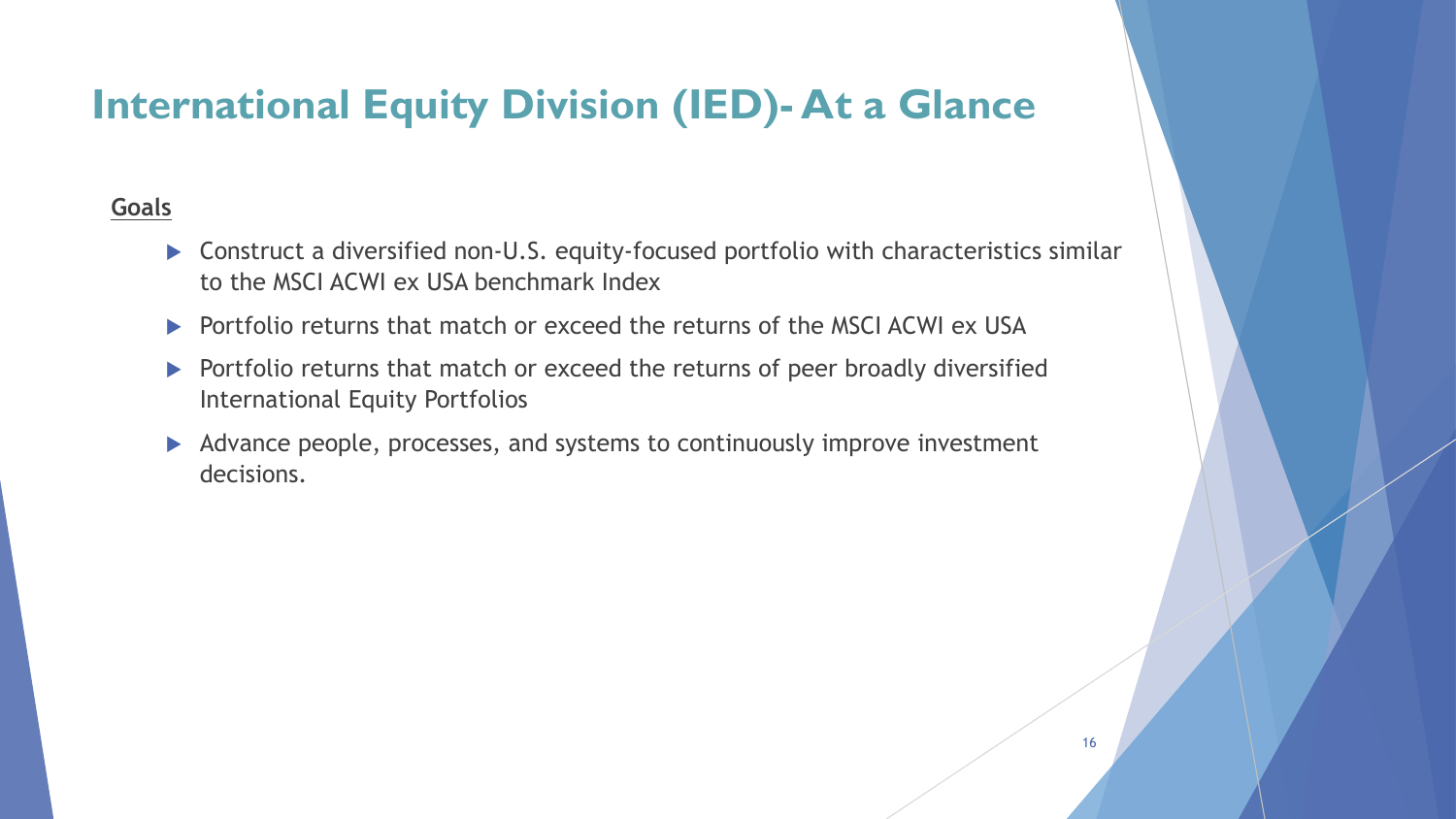### **International Equity Division (IED)- At a Glance**

#### **Portfolio Strategy**

- Allocate capital with the intention of persistent exposure to the **Q**uality, **V**alue and **M**omentum factor.
- **Persistent factor exposures should create consistent, transparent, and efficient** excess returns.
- Tracking error of the portfolio is approximately 1.5%, which is below the division's risk budget of 3.0%.

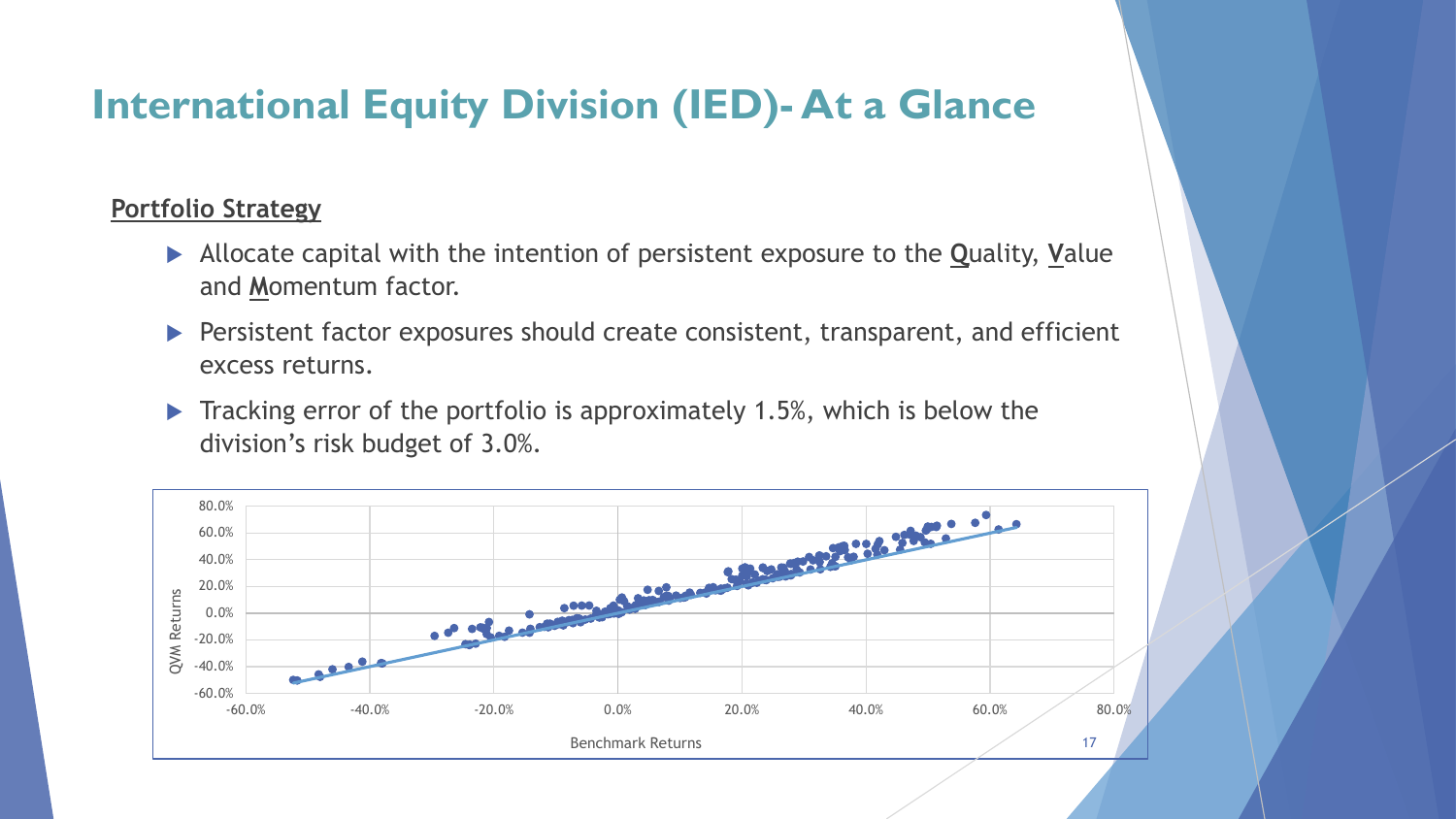## **International Equity Performance**

| <b>MPSERS Plan (12/31/21)</b> | 1-Year | 3-Years | 5-Years | <b>7-Years</b> | <b>10-Years</b> |
|-------------------------------|--------|---------|---------|----------------|-----------------|
| <b>Annualized Returns</b>     | 9.5%   | 15.2%   | 11.0%   | 8.0%           | 8.8%            |
| <b>Benchmark Index</b>        | 7.8%   | 13.2%   | 9.6%    | 6.6%           | 7.3%            |
| Peer Median Returns           | 10.3%  | 14.9%   | 10.9%   | 7.5%           | 8.7%            |
| Percentile Rank vs. Peers*    | 67     | 45      | 48      | 34             | 39              |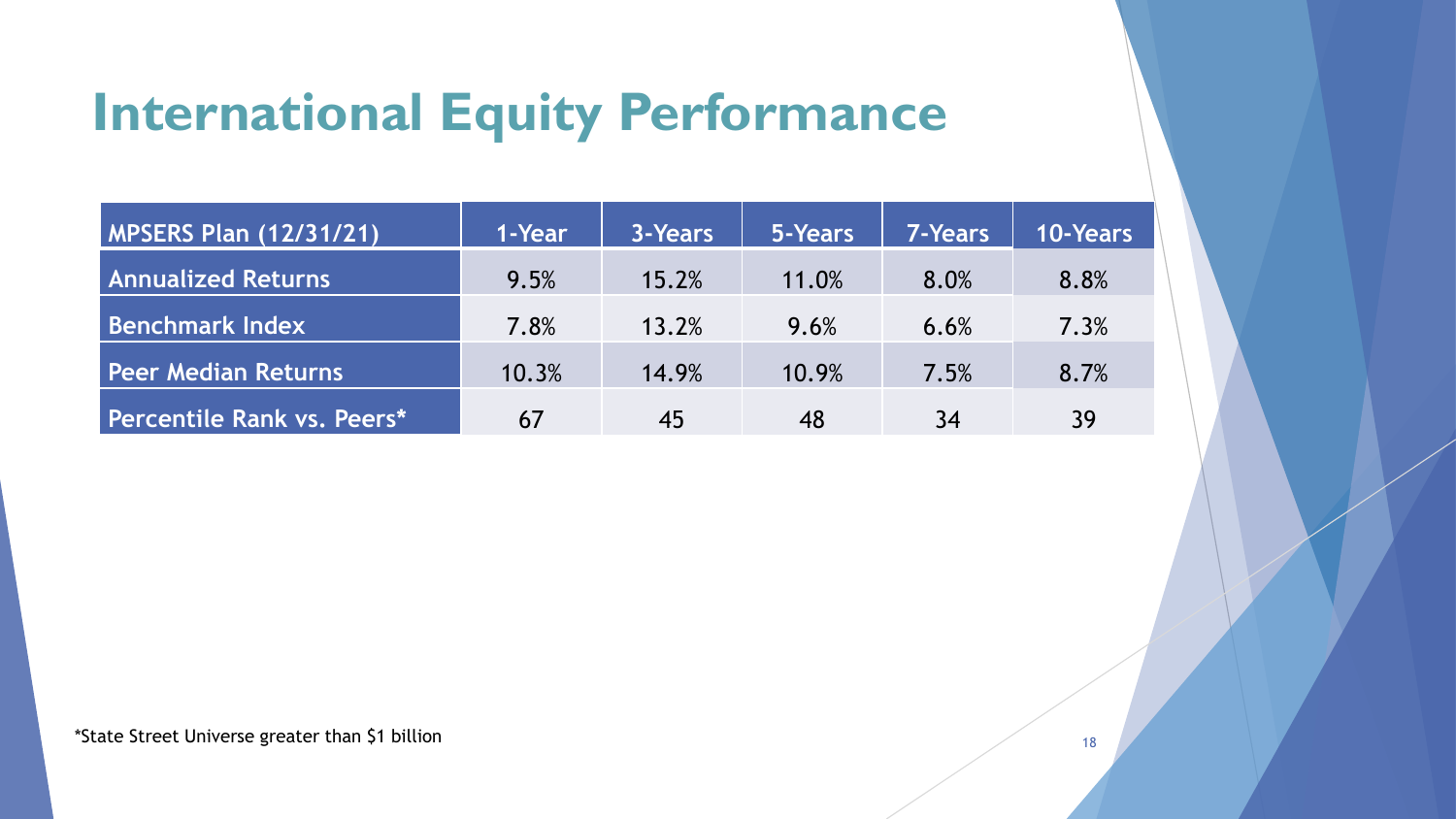# **IED Highlights**

- • QVM beat the MSCI ACWI ex USA index by 2.4% in 2021. This marks the third consecutive year QVM has outperformed the benchmark.
- The QVM strategy has annualized returns of 14.1% since inception versus the benchmark's returns of 11.4%.
- The QVM outperformance has added approximately an incremental \$640 million to SMRS over the last three years.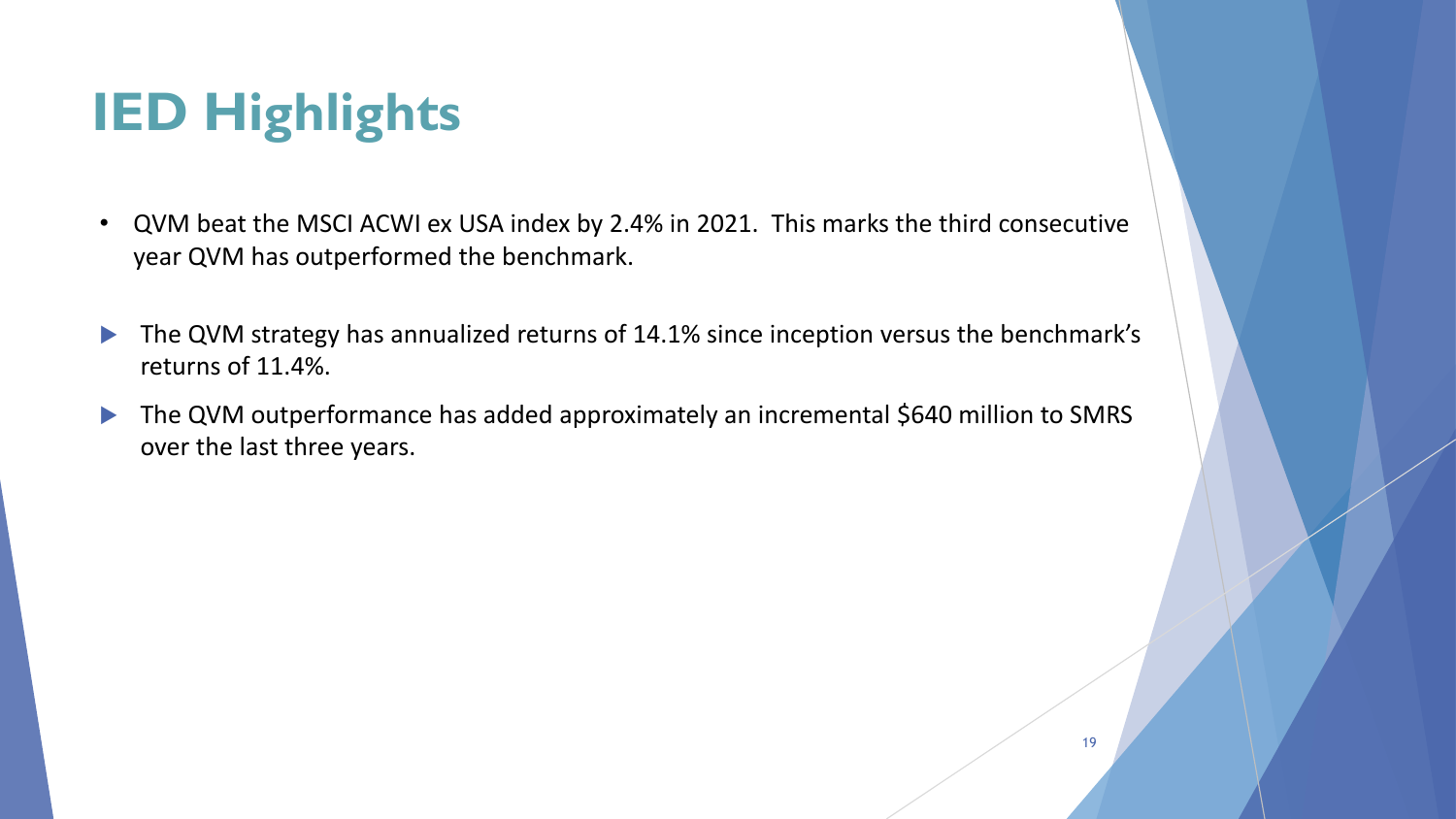### **International Equity Division Outlook**



- Forward looking returns for international stocks are still reasonable relative to fixed income at 8.1%. However, stocks are more expensive relative to history.
- Analysts' earnings per share expectations are not overly optimistic which is usually a precursor to significant market drawdowns.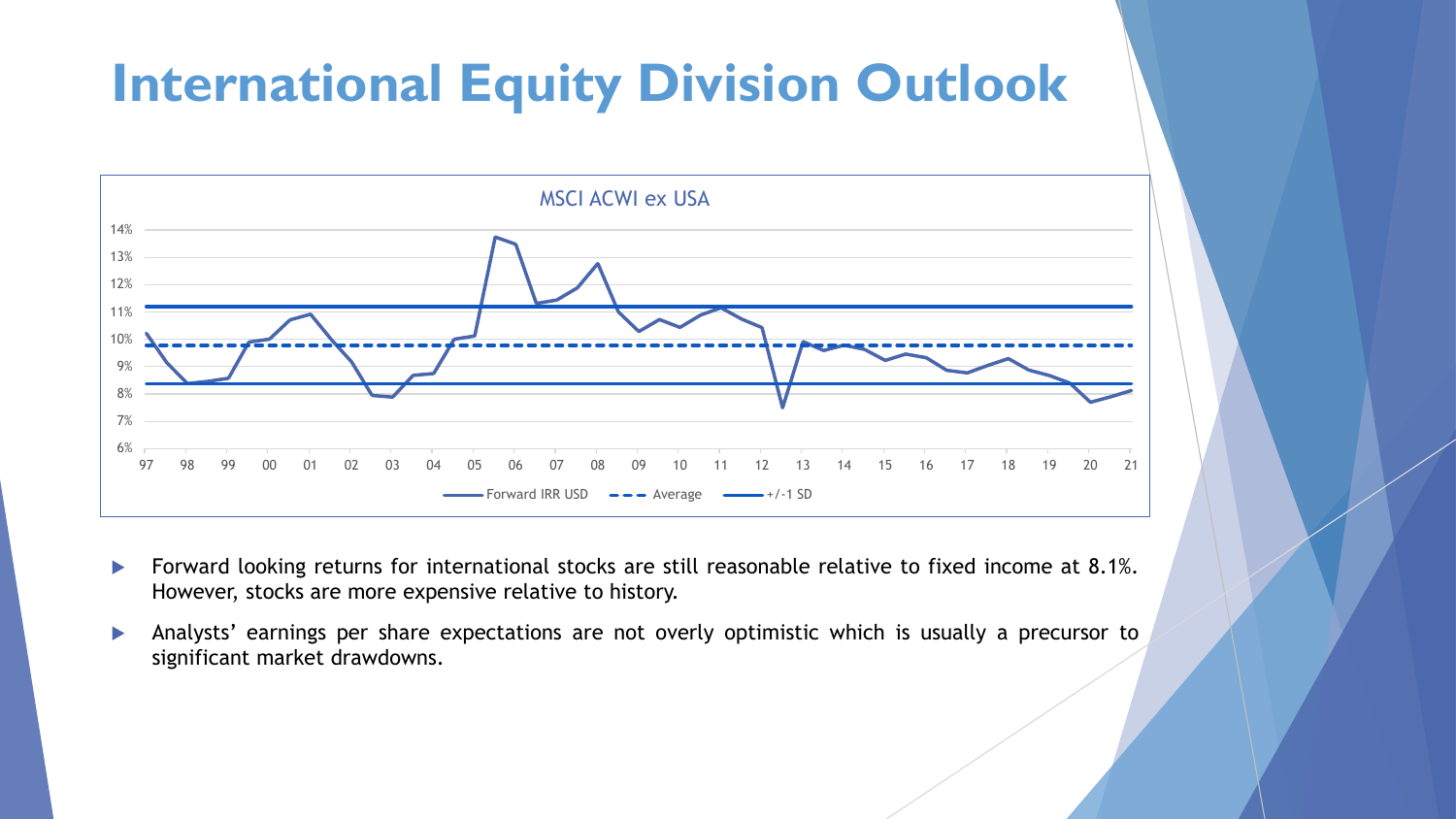# Domestic Equity Review

Jack Behar Senior Investment Manager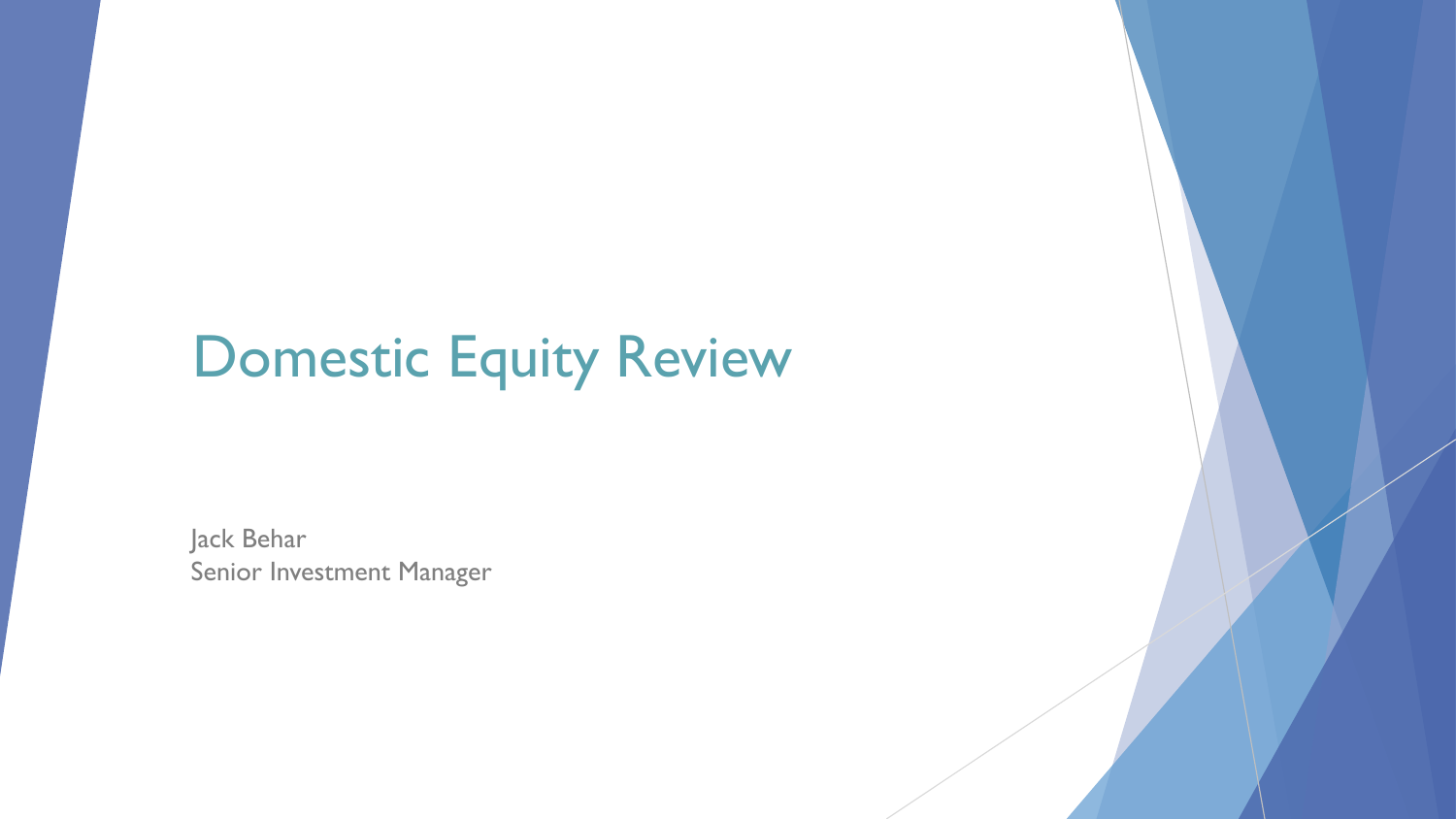### **Domestic Equity Division (DED)- At a Glance**

#### **Goals**

- Construct a diversified U.S. equity-focused portfolio with characteristics similar to the S&P 1500 benchmark Index
- Portfolio returns that match or exceed the returns of the S&P 1500
- **Portfolio returns that Match or exceed the returns of peer broadly diversified Domestic** Equity Portfolios
- Develop internal staff in order to ensure long term continuity, diversity of talent and future Bureau leadership.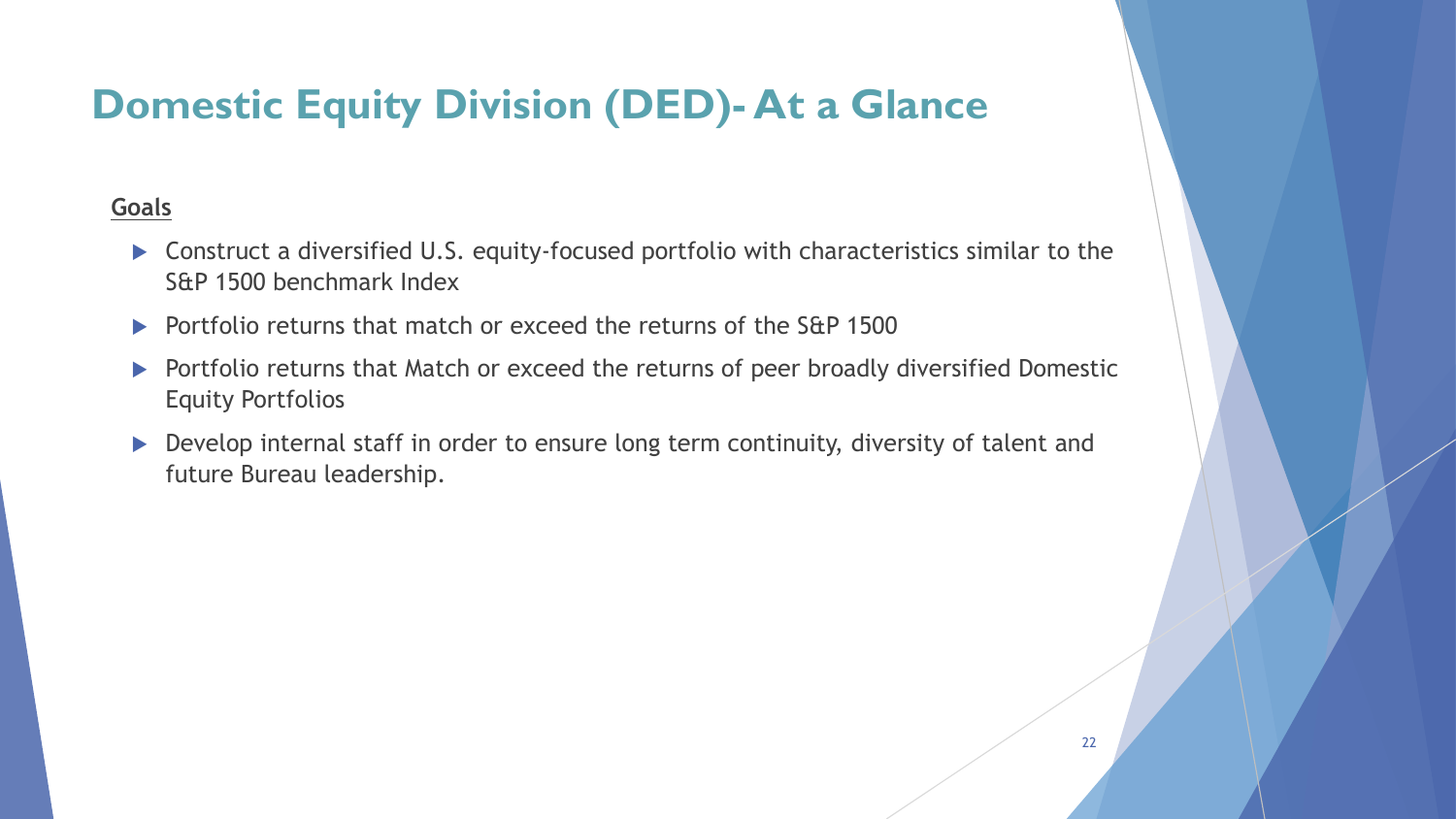### **Domestic Equity Division (DED)- At a Glance**

#### **Portfolio Strategy**

- ▶ Utilize a low-cost lineup of internal and external managers
- **Create a culture of support, inclusion, and diversity.**
- Leverage insights from internal management to better select talented external managers when they need money.
- ▶ Drive excess returns through bottom-up stock and manager due diligence.
- Manage risk through portfolio modeling, maintain larger exposures to companies with a lower risk profile, and seek to own companies and managers whose results are uncorrelated to one another.
- ▶ Balance and maintain exposures to factors that have demonstrated historical outperformance; Value, Quality, Momentum and Beta.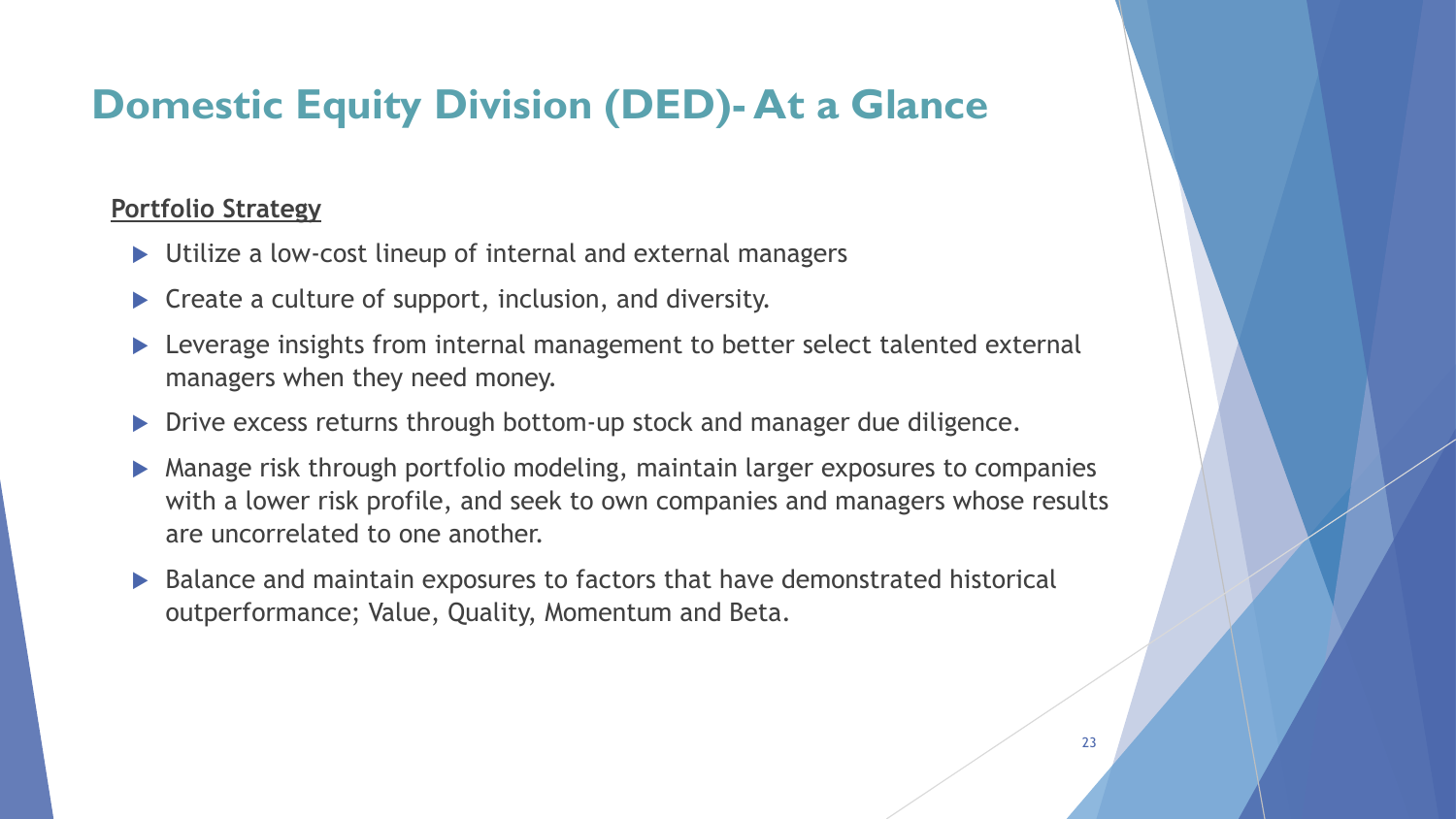# **Domestic Equity Portfolio Strategy**

|                               | <b>Strategic Position</b> | <b>Domestic Equity</b> | <b>S&amp;P 1500</b> |
|-------------------------------|---------------------------|------------------------|---------------------|
| Market Cap. (\$ in Billions)  | Smaller Cap               | \$481.7                | \$620.4             |
| FY1 P/E                       | Cheaper Value             | 17.1                   | 20.7                |
| <b>Return on Equity</b>       | <b>Higher Quality</b>     | 28.5%                  | 17.4%               |
|                               |                           |                        |                     |
| <b>Beta</b>                   | Market Beta+              | 1.07                   | 1.00                |
|                               |                           |                        |                     |
| <b>Tracking Error</b>         |                           | 1.8%                   |                     |
|                               |                           |                        |                     |
| P/E upside to S&P 1500        |                           | 21.3%                  |                     |
| <b>Est. Annualized Return</b> |                           | 10.8%                  | 8.6%                |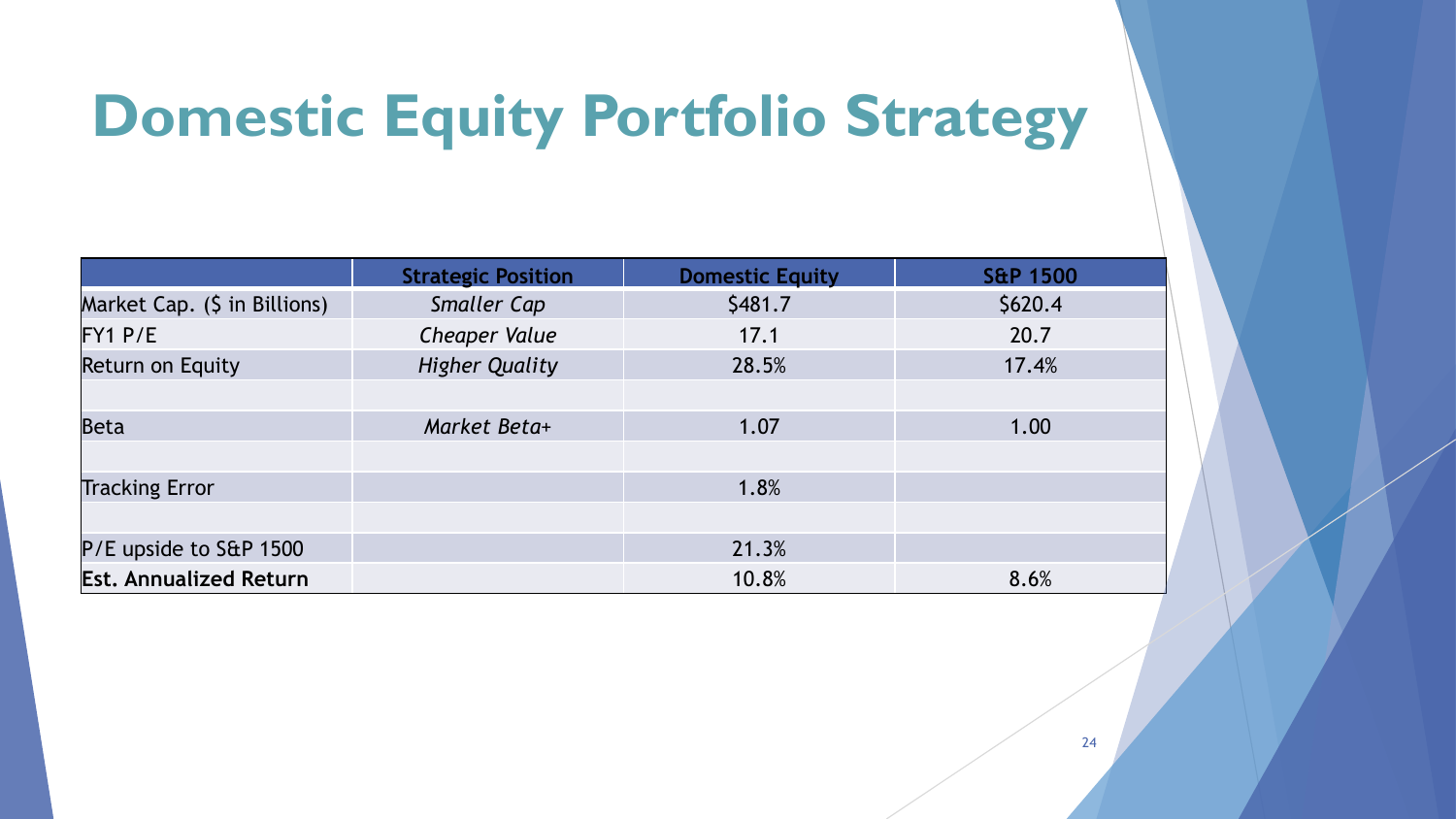# **Domestic Equity Performance**

| <b>MPSERS Plan (12/31/21)</b> | 1-Year | 3-Years | 5-Years | <b>7-Years</b> | <b>10-Years</b> |
|-------------------------------|--------|---------|---------|----------------|-----------------|
| <b>Annualized Returns</b>     | 25.7%  | 24.7%   | 17.9%   | 14.2%          | 16.3%           |
| <b>Benchmark Index</b>        | 28.5%  | 25.6%   | 18.0%   | 14.7%          | 16.4%           |
| <b>Peer Median Returns</b>    | 21.9%  | 20.8%   | 15.1%   | 11.8%          | 13.5%           |
| Percentile Rank vs. Peers*    | 34     | 20      | 13      | 25             | 21              |

\*State Street Universe greater than \$1 billion  $^{25}$